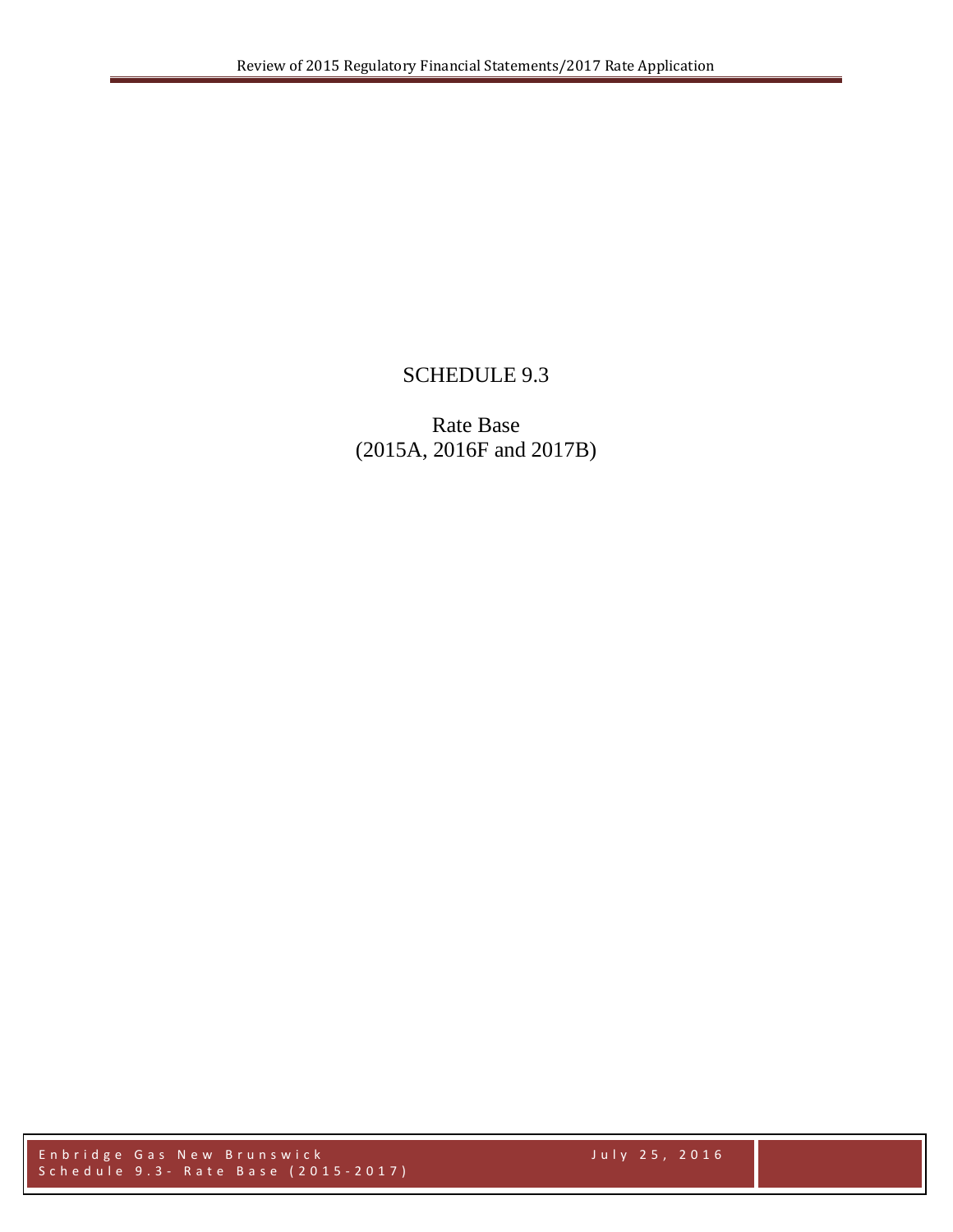| 1 Rate Base for Regulatory Purposes - 2015 Actual                                                                    |                |                              |                                          |                                    |                                         |                                         |                                                                                                                                                                                  |                              |                              |                              |                              |                              |                                             |                                         |
|----------------------------------------------------------------------------------------------------------------------|----------------|------------------------------|------------------------------------------|------------------------------------|-----------------------------------------|-----------------------------------------|----------------------------------------------------------------------------------------------------------------------------------------------------------------------------------|------------------------------|------------------------------|------------------------------|------------------------------|------------------------------|---------------------------------------------|-----------------------------------------|
| 2<br>3 Property, plant & equipment                                                                                   |                | 2015-01                      | 2015-02                                  | 2015-03                            | 2015-04                                 | 2015-05                                 | 2015-06                                                                                                                                                                          | 2015-07                      | 2015-08                      | 2015-09                      | 2015-10                      | 2015-11                      | 2015-12                                     | Average                                 |
| Net, Opening<br>5<br>6                                                                                               |                | 173,068,229                  | 173,116,214                              | 171,746,344                        | 172,442,530                             | 172,982,739                             | 172,899,532                                                                                                                                                                      | 172,682,171                  | 172,867,980                  | 172,740,375                  | 172,912,463                  | 173,198,195                  | 173,436,954                                 |                                         |
| $\overline{7}$<br>Cost, opening<br>Additions<br>8<br>9<br>Disposals                                                  |                | 226,583,121<br>667,999       | 227,251,120<br>(5,078)<br>(270, 269)     | 226,975,774<br>647,384             | 227,623,157<br>1,203,410                | 228,826,567<br>198,962<br>(380, 598)    | 228,644,931<br>827,823                                                                                                                                                           | 229,472,754<br>847,995       | 230,320,749<br>543,820       | 230,864,569<br>835,925       | 231,700,494<br>635,534       | 232,336,028<br>770,316       | 233,106,344<br>336,288                      |                                         |
| 10 <sup>°</sup><br>Cost, closing<br>11                                                                               | 226,583,121    | 227,251,120                  | 226,975,774                              | 227,623,157                        | 228,826,567                             | 228,644,931                             | 229,472,754                                                                                                                                                                      | 230, 320, 749                | 230,864,569                  | 231,700,494                  | 232,336,028                  | 233,106,344                  | 233,442,632                                 |                                         |
| 12<br>Accumulated amortization, opening<br>13<br>Amortization expense<br>14<br>Accumulated amortization on disposals |                | (53, 514, 893)<br>(620, 014) | (54, 134, 906)<br>(1,364,792)<br>270,269 | (55, 229, 429)<br>48,802<br>$\sim$ | (55, 180, 627)<br>(663, 201)            | (55, 843, 828)<br>(282, 169)<br>380,598 | (55, 745, 399)<br>(1,045,184)                                                                                                                                                    | (56, 790, 583)<br>(662, 186) | (57, 452, 769)<br>(671, 425) | (58, 124, 194)<br>(663, 837) | (58, 788, 030)<br>(349, 802) | (59, 137, 832)<br>(531, 558) | (59,669,390)<br>(199, 433)                  |                                         |
| Accumulated amortization, closing<br>15<br>16                                                                        | (53, 514, 893) | (54, 134, 906)               | (55, 229, 429)                           | (55, 180, 627)                     | (55, 843, 828)                          | (55, 745, 399)                          | (56, 790, 583)                                                                                                                                                                   | (57, 452, 769)               | (58, 124, 194)               | (58, 788, 030)               | (59, 137, 832)               | (59, 669, 390)               | (59,868,823)                                |                                         |
| 17<br>Net, Closing<br>18<br>19                                                                                       | 173,068,229    | 173,116,214                  | 171,746,344                              | 172,442,530                        | 172,982,739                             | 172,899,532                             | 172,682,171                                                                                                                                                                      | 172,867,980                  | 172,740,375                  | 172,912,463                  | 173,198,195                  | 173,436,954                  | 173,573,809                                 | 172,883,276                             |
| 20<br>21 Deferred Charges                                                                                            |                |                              |                                          |                                    |                                         |                                         |                                                                                                                                                                                  |                              |                              |                              |                              |                              |                                             |                                         |
| 22<br>23<br>Franchise fee, net opening<br>24                                                                         |                | 350,000                      | 343,750                                  | 337,500                            | 331,250                                 | 325,000                                 | 318,750                                                                                                                                                                          | 312,500                      | 306,250                      | 300,000                      | 293,750                      | 287,500                      | 281,250                                     |                                         |
| 25<br>Cost, opening<br>26<br>Additions                                                                               |                | 1,500,000                    | 1,500,000                                | 1,500,000                          | 1,500,000                               | 1,500,000                               | 1,500,000                                                                                                                                                                        | 1,500,000                    | 1,500,000                    | 1,500,000                    | 1,500,000                    | 1,500,000                    | 1,500,000                                   |                                         |
| 27<br>Disposals<br>28<br>Cost, closing                                                                               | 1,500,000      | 1,500,000                    | 1,500,000                                | 1,500,000                          | 1,500,000                               | 1,500,000                               | 1,500,000                                                                                                                                                                        | 1,500,000                    | 1,500,000                    | 1,500,000                    | 1,500,000                    | 1,500,000                    | $\sim$<br>1,500,000                         |                                         |
| 29                                                                                                                   |                |                              |                                          |                                    |                                         |                                         |                                                                                                                                                                                  |                              |                              |                              |                              |                              |                                             |                                         |
| 30<br>Accumulated amortization, opening<br>31<br>Amortization expense<br>Accumulated amortization on disposals<br>32 |                | (1, 150, 000)<br>(6, 250)    | (1, 156, 250)<br>(6, 250)                | (1, 162, 500)<br>(6, 250)          | (1, 168, 750)<br>(6, 250)               | (1, 175, 000)<br>(6, 250)               | (1, 181, 250)<br>(6, 250)                                                                                                                                                        | (1, 187, 500)<br>(6, 250)    | (1, 193, 750)<br>(6, 250)    | (1,200,000)<br>(6, 250)      | (1,206,250)<br>(6, 250)      | (1,212,500)<br>(6, 250)      | (1,218,750)<br>(6, 250)<br>$\sim$ 100 $\mu$ |                                         |
| 33<br>Accumulated amortization, closing<br>34                                                                        | (1, 150, 000)  | (1, 156, 250)                | (1, 162, 500)                            | (1, 168, 750)                      | (1, 175, 000)                           | (1, 181, 250)                           | (1, 187, 500)                                                                                                                                                                    | (1, 193, 750)                | (1,200,000)                  | (1,206,250)                  | 1,212,500)                   | (1, 218, 750)                | 1,225,000                                   |                                         |
| 35<br>Franchise fee, net closing<br>36<br>37                                                                         | 350,000        | 343,750                      | 337,500                                  | 331,250                            | 325,000                                 | 318,750                                 | 312,500                                                                                                                                                                          | 306,250                      | 300,000                      | 293,750                      | 287,500                      | 281,250                      | 275,000                                     |                                         |
| 38<br>39<br>Development O&M Capitalized Costs, Opening<br>40                                                         |                | 94,410,068                   | 94,177,392                               | 93,944,716                         | 93,712,040                              | 93,479,364                              | 93,246,688                                                                                                                                                                       | 93,014,012                   | 92,781,336                   | 92,548,660                   | 92,315,984                   | 92,083,308                   | 91,850,632                                  |                                         |
| 41<br>Cost, opening<br>42<br>Additions                                                                               |                | 114,952,357<br>$\sim$        | 114,952,357                              | 114,952,357                        | 114,952,357<br>$\sim$                   | 114,952,357                             | 114,952,357                                                                                                                                                                      | 114,952,357<br>$\sim$        | 114,952,357<br>$\sim$        | 114,952,357<br>$\sim$        | 114,952,357                  | 114,952,357<br>$\sim$        | 114,952,357<br>$\sim$                       |                                         |
| 43<br>Disposals<br>44<br>Cost, closing                                                                               | 114,952,357    | 114,952,357                  | 114,952,357                              | 114,952,357                        | $\overline{\phantom{a}}$<br>114,952,357 | 114,952,357                             | 114,952,357                                                                                                                                                                      | $\sim$<br>114,952,357        | 114,952,357                  | 114,952,357                  | 114,952,357                  | 114,952,357                  | $\sim$<br>114,952,357                       |                                         |
| 45<br>46<br>Accumulated amortization, opening<br>47<br>Amortization expense                                          |                | (20, 542, 289)<br>(232, 676) | (20, 774, 965)<br>(232, 676)             | (21,007,641)<br>(232, 676)         | (21, 240, 317)<br>(232, 676)            | (21, 472, 993)<br>(232, 676)            | (21, 705, 669)<br>(232, 676)                                                                                                                                                     | (21, 938, 345)<br>(232, 676) | (22, 171, 021)<br>(232, 676) | (22, 403, 697)<br>(232, 676) | (22, 636, 373)<br>(232, 676) | (22,869,049)<br>(232, 676)   | (23, 101, 725)<br>(232, 676)                |                                         |
| 48<br>Accumulated amortization on disposals<br>49<br>Accumulated amortization, closing<br>50                         | (20, 542, 289) | (20, 774, 965)               | (21,007,641)                             | (21, 240, 317)                     | (21, 472, 993)                          | (21, 705, 669)                          | (21, 938, 345)                                                                                                                                                                   | (22, 171, 021)               | (22, 403, 697)               | (22, 636, 373)               | (22, 869, 049)               | (23, 101, 725)               | (23, 334, 401)                              |                                         |
| 51<br>Development O&M Capitalized Costs, Closing<br>52                                                               | 94,410,068     | 94,177,392                   | 93,944,716                               | 93,712,040                         | 93,479,364                              | 93,246,688                              | 93,014,012                                                                                                                                                                       | 92,781,336                   | 92,548,660                   | 92,315,984                   | 92,083,308                   | 91,850,632                   | 91,617,956                                  |                                         |
| 53<br>Deferral Account, net opening<br>54                                                                            |                |                              |                                          |                                    |                                         |                                         |                                                                                                                                                                                  |                              |                              |                              |                              |                              |                                             |                                         |
| 55<br>Cost, opening<br>56<br>Additions                                                                               |                |                              |                                          |                                    |                                         |                                         |                                                                                                                                                                                  |                              |                              |                              |                              |                              |                                             |                                         |
| 57<br>Disposals                                                                                                      | 180,146,534    | $\sim$                       |                                          |                                    |                                         |                                         |                                                                                                                                                                                  |                              |                              |                              |                              | $\overline{\phantom{a}}$     | $\sim$                                      |                                         |
| 58<br>Cost, closing<br>59                                                                                            |                |                              |                                          |                                    |                                         |                                         |                                                                                                                                                                                  |                              |                              |                              |                              |                              |                                             |                                         |
| 60<br>Accumulated amortization, opening<br>61<br>Amortization expense                                                |                |                              |                                          |                                    |                                         |                                         |                                                                                                                                                                                  |                              |                              |                              |                              |                              |                                             |                                         |
| 62<br>Accumulated amortization on disposals<br>63<br>Accumulated amortization, closing                               |                |                              |                                          |                                    | $\blacksquare$                          |                                         |                                                                                                                                                                                  | $\overline{\phantom{a}}$     |                              |                              |                              |                              |                                             |                                         |
| 64                                                                                                                   |                |                              |                                          |                                    |                                         |                                         |                                                                                                                                                                                  |                              |                              |                              |                              |                              |                                             |                                         |
| 65<br>Deferral Account, net closing<br>66<br>67                                                                      |                |                              |                                          |                                    |                                         |                                         |                                                                                                                                                                                  |                              |                              |                              |                              |                              |                                             |                                         |
| 68<br><b>Total Deferred Charges</b><br>69                                                                            | 94,760,068     | 94,521,142                   | 94,282,216                               | 94,043,290                         | 93,804,364                              | 93,565,438                              | 93,326,512                                                                                                                                                                       | 93,087,586                   | 92,848,660                   | 92,609,734                   | 92,370,808                   | 92,131,882                   | 91,892,956                                  | 93,207,049                              |
| 70<br>Term deposit<br>71                                                                                             | 2,961,683      | 2,961,278                    | 2,963,445                                | 2,964,859                          | 2,964,032                               | 2,965,570                               | 2,967,258                                                                                                                                                                        | 2,968,947                    | 2,967,370                    | 2,968,448                    | 2,966,875                    | 2,967,934                    | 2,966,443                                   | 2,966,038                               |
| 72<br>73<br><b>Working Capital allowance</b><br>$\sqrt{4}$                                                           | 1,534,989      | 1,350,229                    | 1,222,475                                | 2,246,793                          | 2,080,469                               | 2,561,473                               | 2,495,695                                                                                                                                                                        | 2,260,790                    | 2,012,275                    | 1,805,436                    | 1,766,913                    | 1,748,989                    | 1,457,909                                   | 1,917,454                               |
| 75 Total rate base                                                                                                   |                |                              |                                          |                                    |                                         |                                         | 271,948,863 \$ 270,214,480 \$ 271,697,472 \$ 271,831,604 \$ 271,992,014 \$ 271,471,636 \$ 271,185,302 \$ 270,568,680 \$ 270,296,081 \$ 270,302,791 \$ 270,285,759 \$ 269,891,117 |                              |                              |                              |                              |                              |                                             | Average of Monthly<br>Average rate base |
| 76<br>77 Average rate base                                                                                           |                | \$272,136,238                | \$271,080,993                            | \$270,955,298                      | \$271,763,860                           | \$271,911,131                           | \$271,731,147                                                                                                                                                                    | \$271,327,791                | \$270,876,313                | \$270,431,702                | \$270,298,758                | \$270,293,595                | \$270,087,755                               | 271,074,548                             |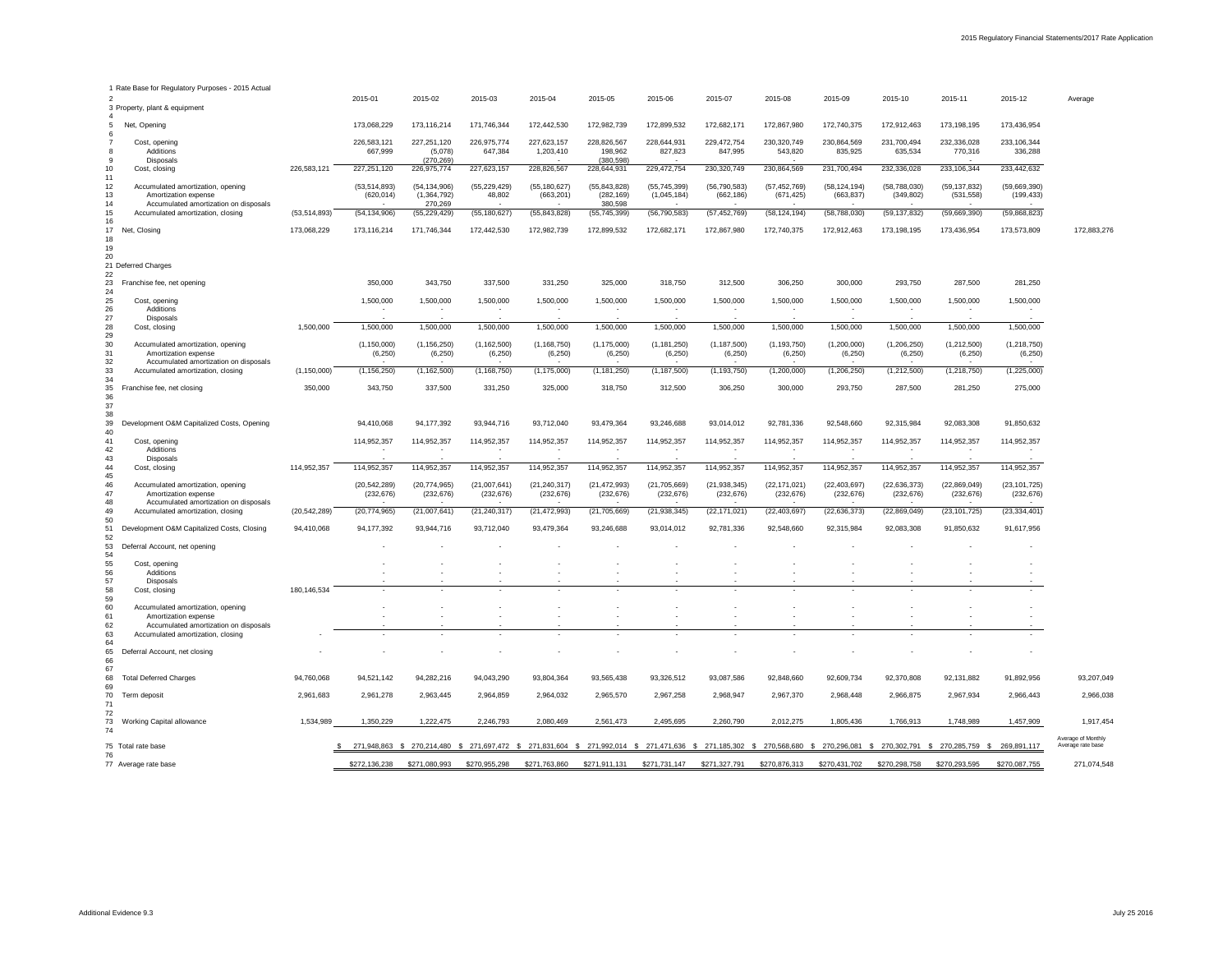| 1 Rate Base for Regulatory Purposes - 2016 Forecast                                                                  |                |                                     |                                              |                                         |                                         |                                         |                                         |                              |                                                                            |                              |                                         |                                                          |                                           |                                         |
|----------------------------------------------------------------------------------------------------------------------|----------------|-------------------------------------|----------------------------------------------|-----------------------------------------|-----------------------------------------|-----------------------------------------|-----------------------------------------|------------------------------|----------------------------------------------------------------------------|------------------------------|-----------------------------------------|----------------------------------------------------------|-------------------------------------------|-----------------------------------------|
| 3 Property, plant & equipment                                                                                        |                | 2016-01                             | 2016-02                                      | 2016-03                                 | 2016-04                                 | 2016-05                                 | 2016-06                                 | 2016-07                      | 2016-08                                                                    | 2016-09                      | 2016-10                                 | 2016-11                                                  | 2016-12                                   | Average                                 |
| 5<br>Net,<br>Opening<br>6                                                                                            |                | 172,656,544                         | 172,426,344                                  | 172,303,371                             | 172,142,203                             | 172,144,389                             | 171,720,663                             | 172,251,723                  | 172,572,499                                                                | 172,656,801                  | 172,839,793                             | 173, 133, 605                                            | 173,230,737                               |                                         |
| $\overline{7}$<br>Cost, opening<br>8<br>Additions<br>9<br><b>Disposals</b>                                           |                | 230,560,763<br>437,718<br>(3,912)   | 230,994,569<br>544,087                       | 231,538,656<br>510,042<br>(658, 599)    | 231,390,099<br>673,681<br>(458, 016)    | 231,605,764<br>64,037<br>(151, 808)     | 231,517,993<br>1,018,824                | 232,536,817<br>808,540       | 233,345,356<br>572,066                                                     | 233,917,423<br>670,755       | 234,588,178<br>781,576                  | 235,369,753<br>584,896                                   | 235,954,649<br>531,839<br>(1, 249, 498)   |                                         |
| 10 <sup>°</sup><br>Cost, closing<br>11                                                                               | 230,560,763    | 230,994,569                         | 231,538,656                                  | 231,390,099                             | 231,605,764                             | 231,517,993                             | 232,536,817                             | 233,345,356                  | 233,917,423                                                                | 234,588,178                  | 235, 369, 753                           | 235,954,649                                              | 235,236,990                               |                                         |
| 12<br>Accumulated amortization, opening<br>13<br>Amortization expense<br>14<br>Accumulated amortization on disposals |                | (57,904,219)<br>(667, 918)<br>3,912 | (58, 568, 225)<br>(667,060)<br>$\sim$        | (59, 235, 285)<br>(671, 210)<br>658,599 | (59, 247, 896)<br>(671, 495)<br>458,016 | (59, 461, 375)<br>(487, 764)<br>151,808 | (59, 797, 330)<br>(487, 764)            | (60, 285, 094)<br>(487, 764) | (60, 772, 858)<br>(487, 764)                                               | (61, 260, 621)<br>(487, 764) | (61, 748, 385)<br>(487, 764)            | (62, 236, 148)<br>(487, 764)                             | (62, 723, 912)<br>(487, 764)<br>1,249,498 |                                         |
| 15<br>Accumulated amortization, closing<br>16                                                                        | (57,904,219)   | (58, 568, 225)                      | (59, 235, 285)                               | (59, 247, 896)                          | (59, 461, 375)                          | (59, 797, 330)                          | (60, 285, 094)                          | (60, 772, 858)               | (61, 260, 621)                                                             | (61, 748, 385)               | (62, 236, 148)                          | (62, 723, 912)                                           | (61, 962, 177)                            |                                         |
| 17<br>Net, Closing<br>18<br>19                                                                                       | 172,656,544    | 172,426,344                         | 172,303,371                                  | 172,142,203                             | 172,144,389                             | 171,720,663                             | 172,251,723                             | 172,572,499                  | 172,656,801                                                                | 172,839,793                  | 173,133,605                             | 173,230,737                                              | 173,274,813                               | 172,558,078                             |
| 20<br>21 Deferred Charges                                                                                            |                |                                     |                                              |                                         |                                         |                                         |                                         |                              |                                                                            |                              |                                         |                                                          |                                           |                                         |
| 22<br>23<br>Franchise fee, net opening                                                                               |                | 275,000                             | 268,750                                      | 262,500                                 | 256,250                                 | 250,000                                 | 243,750                                 | 237,500                      | 231,250                                                                    | 225,000                      | 218,750                                 | 212,500                                                  | 206,250                                   |                                         |
| 24<br>25<br>Cost, opening<br>Additions<br>26                                                                         |                | 1,500,000                           | 1,500,000<br>$\overline{\phantom{a}}$        | 1,500,000<br>$\sim$                     | 1,500,000                               | 1,500,000                               | 1,500,000                               | 1,500,000                    | 1,500,000<br>$\sim$                                                        | 1,500,000                    | 1,500,000<br>$\overline{\phantom{a}}$   | 1,500,000<br>$\sim$                                      | 1,500,000                                 |                                         |
| 27<br><b>Disposals</b><br>28<br>Cost, closing                                                                        | 1,500,000      | 1,500,000                           | 1,500,000                                    | 1,500,000                               | 1,500,000                               | 1,500,000                               | 1,500,000                               | 1,500,000                    | 1,500,000                                                                  | 1,500,000                    | 1,500,000                               | 1,500,000                                                | 1,500,000                                 |                                         |
| 29<br>30<br>Accumulated amortization, opening                                                                        |                | (1,225,000)                         | (1,231,250)                                  | (1, 237, 500)                           | (1,243,750)                             | (1,250,000)                             | (1,256,250)                             | (1,262,500)                  | (1,268,750)                                                                | (1,275,000)                  | (1,281,250)                             | (1, 287, 500)                                            | (1, 293, 750)                             |                                         |
| 31<br>Amortization expense<br>32<br>Accumulated amortization on disposals                                            |                | (6, 250)                            | (6, 250)                                     | (6, 250)                                | (6, 250)                                | (6, 250)<br>$\sim$                      | (6, 250)                                | (6, 250)                     | (6, 250)                                                                   | (6, 250)                     | (6, 250)                                | (6, 250)                                                 | (6, 250)                                  |                                         |
| 33<br>Accumulated amortization, closing<br>34                                                                        | (1,225,000)    | (1,231,250)                         | (1, 237, 500)                                | (1, 243, 750)                           | (1,250,000)                             | (1, 256, 250)                           | (1,262,500)                             | (1, 268, 750)                | (1,275,000)                                                                | (1,281,250)                  | (1, 287, 500)                           | (1, 293, 750)                                            | (1,300,000)                               |                                         |
| 35<br>Franchise fee, net closing<br>36<br>37                                                                         | 275,000        | 268,750                             | 262,500                                      | 256,250                                 | 250,000                                 | 243,750                                 | 237,500                                 | 231,250                      | 225,000                                                                    | 218,750                      | 212,500                                 | 206,250                                                  | 200,000                                   |                                         |
| 38<br>39<br>Development O&M Capitalized Costs, Opening                                                               |                | 91,617,968                          | 91,385,292                                   | 91,152,616                              | 90,919,940                              | 90,687,264                              | 90,454,588                              | 90,221,913                   | 89,989,238                                                                 | 89,756,563                   | 89,523,888                              | 89,291,214                                               | 89,058,539                                |                                         |
| 40<br>41<br>Cost, opening<br>Additions<br>42                                                                         |                | 114,952,357                         | 114,952,357                                  | 114,952,357<br>$\sim$                   | 114,952,357                             | 114,952,357                             | 114,952,357                             | 114,952,357                  | 114,952,357                                                                | 114,952,357                  | 114,952,357                             | 114,952,357                                              | 114,952,357                               |                                         |
| 43<br>Disposals<br>44<br>Cost, closing                                                                               | 114,952,357    | 114,952,357                         | $\overline{\phantom{a}}$<br>114,952,357      | $\sim$<br>114,952,357                   | 114,952,357                             | $\sim$<br>114,952,357                   | $\overline{\phantom{0}}$<br>114,952,357 | $\sim$<br>114,952,357        | $\sim$<br>114,952,357                                                      | 114,952,357                  | $\overline{\phantom{a}}$<br>114,952,357 | $\overline{\phantom{0}}$<br>114,952,357                  | $\sim$<br>114,952,357                     |                                         |
| 45<br>46<br>Accumulated amortization, opening<br>47<br>Amortization expense                                          |                | (23, 334, 389)<br>(232, 676)        | (23, 567, 065)<br>(232, 676)                 | (23,799,741)<br>(232, 676)              | (24, 032, 417)<br>(232, 676)            | (24, 265, 093)<br>(232, 676)            | (24, 497, 769)<br>(232, 675)            | (24, 730, 444)<br>(232, 675) | (24, 963, 119)<br>(232, 675)                                               | (25, 195, 794)<br>(232, 675) | (25, 428, 469)<br>(232, 675)            | (25,661,144)<br>(232, 675)                               | (25,893,819)<br>(232, 675)                |                                         |
| Accumulated amortization on disposals<br>48<br>49<br>Accumulated amortization, closing                               | (23, 334, 389) | (23, 567, 065)                      | (23,799,741)                                 | (24,032,417)                            | (24, 265, 093)                          | (24, 497, 769)                          | (24, 730, 444)                          | (24, 963, 119)               | (25, 195, 794)                                                             | (25, 428, 469)               | (25,661,144)                            | (25,893,819)                                             | (26, 126, 494)                            |                                         |
| 50<br>Development O&M Capitalized Costs, Closir<br>51                                                                | 91,617,968     | 91,385,292                          | 91,152,616                                   | 90,919,940                              | 90,687,264                              | 90,454,588                              | 90,221,913                              | 89,989,238                   | 89,756,563                                                                 | 89,523,888                   | 89,291,214                              | 89,058,539                                               | 88,825,864                                |                                         |
| 52<br>53<br>Intangible Software Costs, Opening                                                                       |                |                                     |                                              |                                         |                                         |                                         |                                         |                              |                                                                            |                              |                                         |                                                          |                                           |                                         |
| 54<br>55<br>Cost, opening<br>56<br>Additions                                                                         |                | 2,881,870<br>47,069                 | 2,928,939                                    | 2,928,939<br>46,376                     | 2,975,314<br>102                        | 2,975,416                               | 2,975,416<br>61,749                     | 3,037,165<br>31,159          | 3,068,324<br>37,633                                                        | 3,105,958<br>35,550          | 3,141,508<br>40,633                     | 3,182,141<br>29,300                                      | 3,211,441<br>43,883                       |                                         |
| 57<br>Disposals<br>58<br>Cost, closing                                                                               | 2,881,870      | 2,928,939                           | $\sim$<br>2,928,939                          | 2,975,314                               | 2,975,416                               | 2,975,416                               | 3,037,165                               | 3,068,324                    | 3,105,958                                                                  | 3,141,508                    | 3,182,141                               | 3,211,441                                                | 3,255,324                                 |                                         |
| 59<br>60<br>Accumulated amortization, opening                                                                        |                | (2,308,664)                         | (2,335,206)                                  | (2,361,747)                             | (2,389,402)                             | (2,392,014)                             | (2, 395, 724)                           | (2,401,625)                  | (2,407,527)                                                                | (2,413,428)                  | (2,419,329)                             | (2,425,230)                                              | (2,431,132)                               |                                         |
| 61<br>Amortization expense<br>Accumulated amortization on disposals<br>62                                            |                | (26, 541)                           | (26, 541)                                    | (27, 654)                               | (2,613)                                 | (3,710)<br>$\sim$                       | (5,901)                                 | (5,901)                      | (5,901)                                                                    | (5,901)                      | (5,901)                                 | (5,901)                                                  | (5,901)                                   |                                         |
| 63<br>Accumulated amortization, closing<br>64                                                                        | (2,308,664)    | (2, 335, 206)                       | (2,361,747)                                  | (2,389,402)                             | (2,392,014)                             | (2, 395, 724)                           | (2,401,625)                             | (2,407,527)                  | (2, 413, 428)                                                              | (2,419,329)                  | (2, 425, 230)                           | (2,431,132)                                              | (2, 437, 033)                             |                                         |
| 65<br>Intangible Software Costs, Closing<br>66                                                                       |                | 593,733                             | 567,192                                      | 585,913                                 | 583,402                                 | 579,692                                 | 635,540                                 | 660,798                      | 692,530                                                                    | 722,179                      | 756,911                                 | 780,309                                                  | 818,291                                   |                                         |
| 67<br>Deferral Account, net opening<br>68                                                                            |                |                                     |                                              | $\sim$                                  |                                         |                                         | $\sim$                                  |                              |                                                                            |                              |                                         |                                                          |                                           |                                         |
| 69<br>Cost, opening<br>Additions<br>70                                                                               |                |                                     |                                              |                                         |                                         |                                         |                                         |                              |                                                                            |                              |                                         |                                                          |                                           |                                         |
| 71<br>Disposals<br>72<br>Cost, closing                                                                               | 178,093,000    |                                     | $\sim$                                       | $\sim$                                  |                                         | $\sim$                                  | $\overline{\phantom{a}}$                | $\overline{\phantom{a}}$     | $\overline{\phantom{a}}$                                                   | $\sim$                       | $\sim$                                  | $\sim$                                                   |                                           |                                         |
| 73<br>74<br>Accumulated amortization, opening                                                                        |                |                                     |                                              |                                         |                                         |                                         |                                         |                              |                                                                            |                              |                                         |                                                          |                                           |                                         |
| 75<br>Amortization expense<br>76<br>Accumulated amortization on disposals                                            |                |                                     |                                              |                                         |                                         |                                         |                                         |                              |                                                                            |                              |                                         |                                                          |                                           |                                         |
| 77<br>Accumulated amortization, closing                                                                              |                |                                     |                                              |                                         |                                         |                                         |                                         |                              |                                                                            |                              |                                         |                                                          |                                           |                                         |
| 78<br>79<br>Deferral Account, net closing<br>80                                                                      |                |                                     |                                              | $\sim$                                  |                                         |                                         |                                         |                              |                                                                            |                              |                                         |                                                          |                                           |                                         |
| 81<br>82<br><b>Total Deferred Charges</b>                                                                            | 91,892,968     | 92,247,775                          | 91,982,308                                   | 91,762,103                              | 91,520,666                              | 91,278,030                              | 91,094,953                              | 90,881,286                   | 90,674,093                                                                 | 90,464,817                   | 90,260,624                              | 90,045,098                                               | 89,844,155                                | 91,004,659                              |
| 83<br>84<br>Term deposit<br>85                                                                                       | 2,966,443      | 2,967,440                           | 2,968,509                                    | 2,967,028                               | 2,968,090                               | 2,969,136                               | 2,969,136                               | 2,969,136                    | 2,969,136                                                                  | 2,969,136                    | 2,969,136                               | 2,969,136                                                | 2,969,136                                 | 2,968,679                               |
| 86<br>87<br>Working Capital allowance                                                                                | 1,457,909      | 1,406,690                           | 1,272,732                                    | 1,723,019                               | 2,290,726                               | 2,306,479                               | 2,249,712                               | 2,218,246                    | 2,186,894                                                                  | 2,155,651                    | 2,124,511                               | 2,093,468                                                | 2,062,518                                 | 2,007,554                               |
| 88<br>89 Total rate base                                                                                             |                |                                     | 269,048,249 \$ 268,526,920 \$ 268,594,353 \$ |                                         |                                         |                                         |                                         |                              | 268,923,871 \$ 268,274,307 \$ 268,565,523 \$ 268,641,166 \$ 268,486,924 \$ |                              |                                         | 268,429,396 \$ 268,487,875 \$ 268,338,439 \$ 268,150,622 |                                           | Average of Monthly<br>Average rate base |
| 90<br>91 Average rate base                                                                                           |                | \$268,947,384                       | \$269,382,319                                | \$269,155,371                           | \$269,353,846                           | \$269,193,823                           | \$269,014,650                           | \$269,198,079                | \$269,158,780                                                              | \$269,052,894                | \$269,053,370                           | \$269,007,891                                            | \$268,839,264                             | 269,113,139                             |
|                                                                                                                      |                |                                     |                                              |                                         |                                         |                                         |                                         |                              |                                                                            |                              |                                         |                                                          |                                           |                                         |